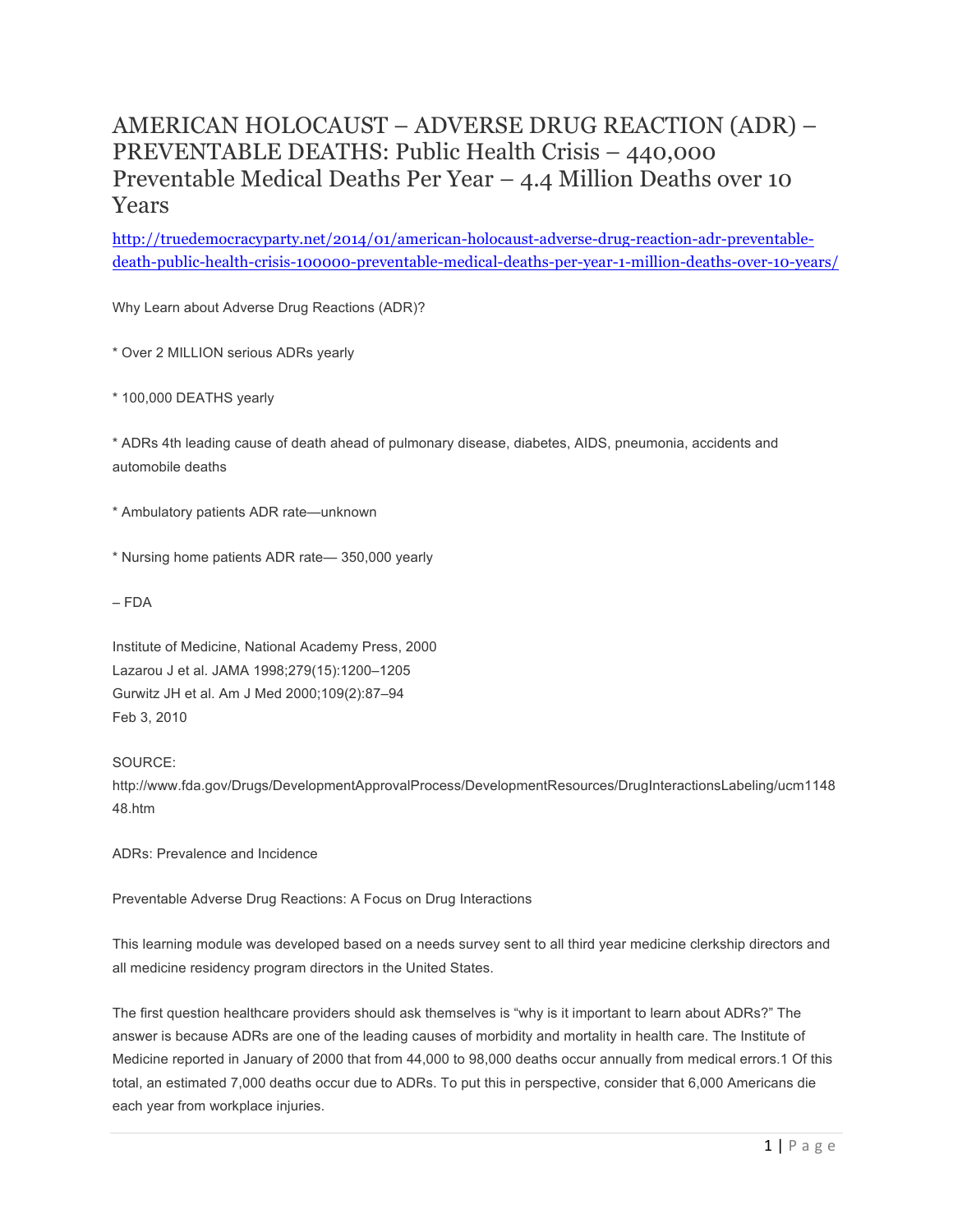However, other studies conducted on hospitalized patient populations have placed much higher estimates on the overall incidence of serious ADRs. These studies estimate that 6.7% of hospitalized patients have a serious adverse drug reaction with a fatality rate of 0.32%.2 If these estimates are correct, then there are more than 2,216,000 serious ADRs in hospitalized patients, causing over 106,000 deaths annually. If true, then ADRs are the 4th leading cause of death—ahead of pulmonary disease, diabetes, AIDS, pneumonia, accidents, and automobile deaths.

These statistics do not include the number of ADRs that occur in ambulatory settings. Also, it is estimated that over 350,000 ADRs occur in U.S. nursing homes each year.3 The exact number of ADRs is not certain and is limited by methodological considerations. However, whatever the true number is, ADRs represent a significant public health problem that is, for the most part, preventable.

Committee on Quality of Health Care in America: Institute of Medicine

## COSTS ASSOCIATED WITH ADRs

\* Drug-related morbidity and mortality is \$136 billion

\* One out of 5 injuries or deaths per year to hospitalized patients

\* 100% increase in length of stay, cost and mortality has been reported for hospitalized patients

What are the health care costs associated with adverse drug reactions?

Again, methodological constraints limit making completely accurate estimates, but one estimate of the cost of drugrelated morbidity and mortality is \$136 billion annually,1 which is more than the total cost of cardiovascular or diabetic care in the United States. In addition, one out of 5 injuries or deaths per year to hospitalized patients may be as a result of ADRs.2 Finally, a two-fold greater mean length of stay, cost and mortality has been reported for hospitalized patients experiencing an ADR compared to a control group of patients without an adverse drug reaction.

### WHY ARE THERE SO MANY ADRs?

\* Two thirds of patient visits result in prescriptions

\* 2.8 Billion prescriptions (10 per person in the U.S. in 2000

\* ADRs increase exponentially with 4 or more medications

Why are there so many ADRs? There are many reasons. Here are just a few.

First, more drugs—and many more combinations of drugs—are being used to treat patients than ever before. To exemplify this point, 64% of all patient visits to physicians result in prescriptions.1

Secondly, 2.8 billion prescriptions were filled in the year 2000. 2 That is about 10 prescriptions for every person in the United States.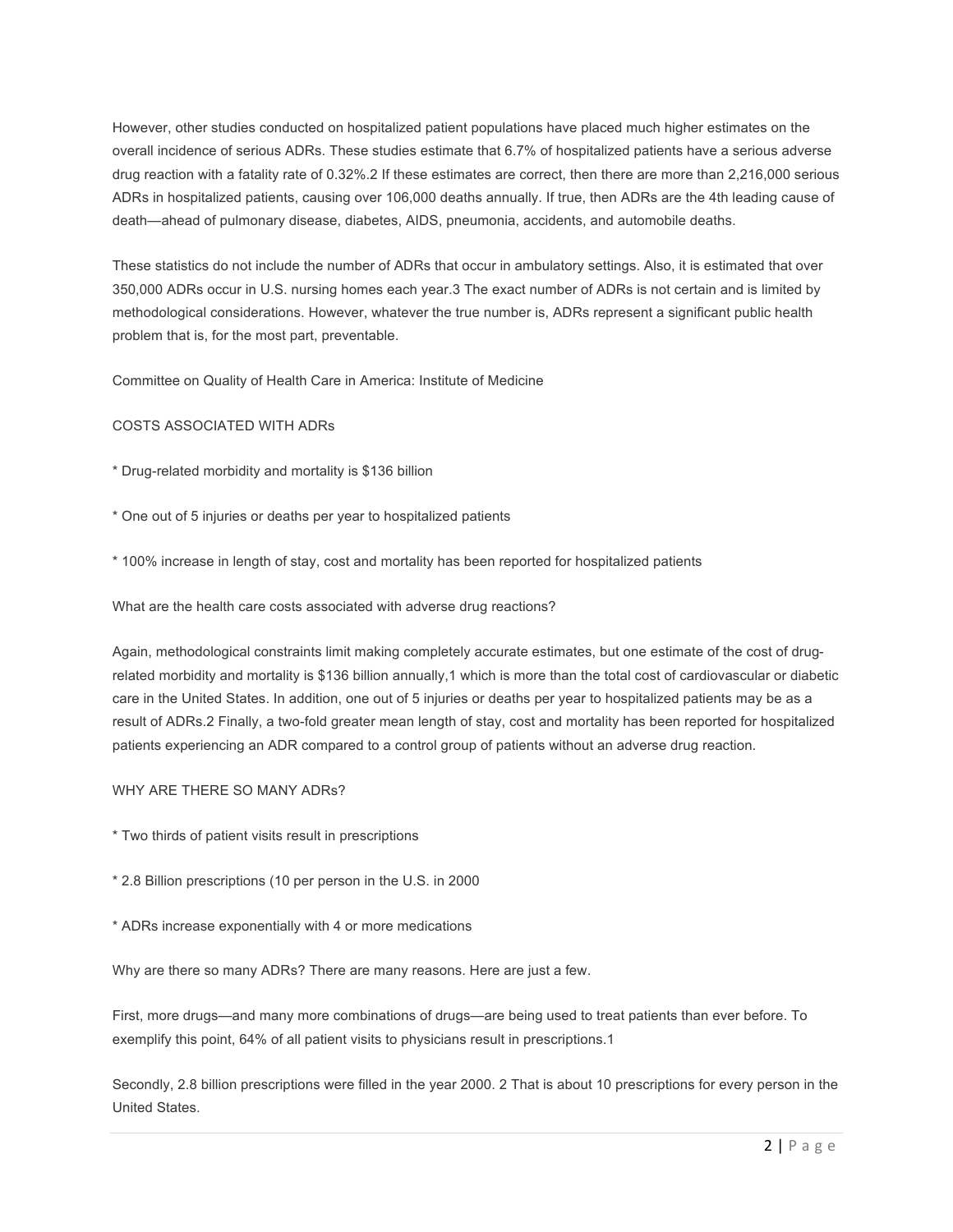Finally, the rate of ADRs increases exponentially after a patient is on 4 or more medications.3

Efforts to reduce polypharmacy are important but for many patients, the number of medications cannot always be reduced without doing harm. That is why it is important to understand the basis for drug interactions. This will allow us to make the most appropriate choices in prescribing and avoiding preventable ADRs.

The complete FDA Learning Module can be found at: SOURCE:

http://www.fda.gov/drugs/developmentapprovalprocess/developmentresources/druginteractionslabeling/ucm110632.h tm

## Adverse Drug Reactions

How Serious Is the Problem and How Often and Why Does It Occur?

Although some adverse drug reactions (ADR) are not very serious, others cause the death, hospitalization, or serious injury of more than 2 million people in the United States each year, including more than 100,000 fatalities. In fact, adverse drug reactions are one of the leading causes of death in the United States. Most of the time, these dangerous events could and should have been avoided. Even the less drastic reactions, such as change in mood, loss of appetite, and nausea, may seriously diminish the quality of life.

Despite the fact that more adverse reactions occur in patients 60 or older, the odds of suffering an adverse drug reaction really begin to increase even before age 50. Almost half (49.5%) of Food and Drug Administration (FDA) reports of deaths from adverse drug reactions and 61% of hospitalizations from adverse drug reactions were in people younger than 60.2 Many physical changes that affect the way the body can handle drugs actually begin in people in their thirties, but the increased prescribing of drugs does not begin for most people until they enter their fifties. By then, the amount of prescription drug use starts increasing significantly, and therefore the odds of having an adverse drug reaction also increase. The risk of an adverse drug reaction is about 33% higher in people aged 50 to 59 than it is in people aged 40 to 49.3, 4

\*\* Adverse Reactions to Drugs Cause Hospitalization of 1.5 Million Americans Each Year \*\* An analysis of numerous studies in which the cause of hospitalization was determined found that approximately 1.5 million hospitalizations a year were caused by adverse drug reactions.1 This means that every day more than 4,000 patients have adverse drug reactions so serious that they need to be admitted to American hospitals.

A review of patients admitted to medical wards of a hospital found that although for 3.8% of hospital admissions, adverse drug reactions led directly to hospitalization, 57% of these adverse drug reactions were not recognized by the attending physician at the time of admission. As in numerous other studies, many of these admissions should have been prevented. In fact, 18.6% of all drugs prescribed prior to admission were contraindicated.5

Another review of studies of the percentage of hospital admissions related to adverse drug reactions found that up to 88% of ADR-related hospitalizations in the elderly are preventable. In addition, elderly people were four times more likely to be hospitalized by ADR-related problems than nonelderly.6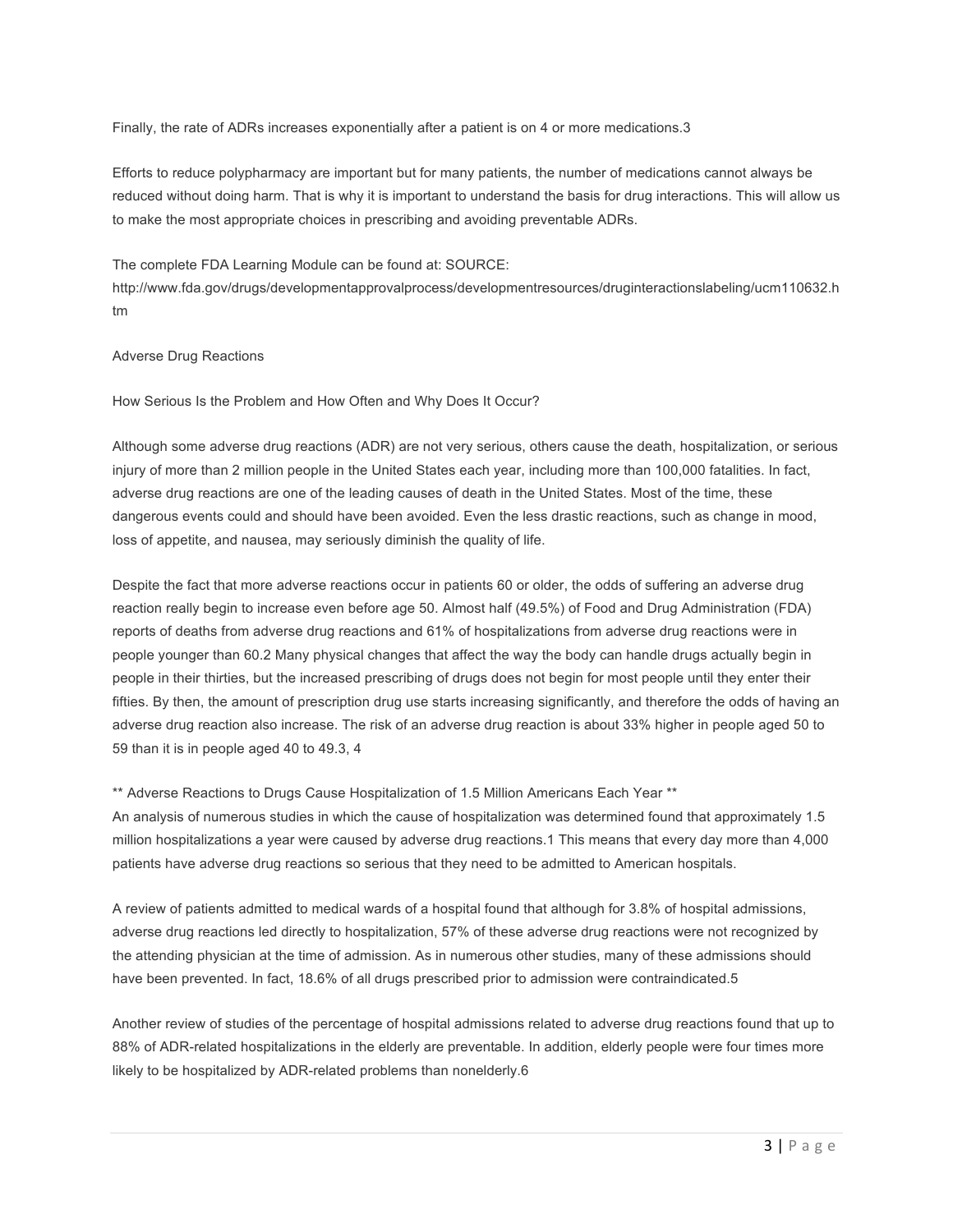Although the rate of drug-induced hospitalization is higher in older adults (an average of about 10% of all hospitalizations for older adults are caused by adverse drug reactions) because they use more drugs, a significant proportion of hospitalizations for children are also caused by adverse drug reactions.

A recent review of all studies concerning the reasons for pediatric hospitalization (children under the age of 19) found that 2.09% of all pediatric hospitalizations were caused by adverse drug reactions and that 39% of these were lifethreatening.7 Using the most recent published data on pediatric hospitalizations,8 there were 3.8 million children under the age of 19 hospitalized in the United States in 1997. This means that in one year, there are 79,000 children (2.09% x 3.8 million children) admitted to the hospital because of adverse drug reactions, 31,000 of these children having life-threatening adverse reactions.

#### \*\* Adverse Reactions as a Major Cause of Emergency Room Visits \*\*

A recent review of studies concerning the causes of people going to hospital emergency rooms found that as many as 28% of all emergency department visits were drug-related, including a large proportion due to adverse drug reactions and inappropriate prescriptions. Of all of the drug-related visits, the authors found that 70% were preventable.9

#### \*\* Adverse Reactions Occur During Hospitalization to 770,000 People a Year \*\*

In addition to the 1.5 million people a year who are admitted to the hospital because of adverse drug reactions, an additional three-quarters of a million people a year develop an adverse reaction after they are hospitalized. According to national projections based on a study involving adverse drug reactions developing in patients in the hospital, 770,000 additional patients a year—more than 2,000 patients a day—suffer an adverse event caused by drugs once they are admitted. Many of the reactions in the patients studied were serious, even life-threatening, and included cardiac arrhythmias, kidney failure, bleeding, and dangerously low blood pressure. People with these adverse reactions had an almost twofold higher risk of death compared to other otherwise comparable hospitalized patients who did not have a drug reaction. Most important, according to the researchers, almost 50% of these adverse reactions were preventable. Among the kinds of preventable problems were adverse interactions between drugs that should not have been prescribed together (hundreds of these are listed in the Drug-Induced Diseases section of this web site), known allergies to drugs that had not been asked about before the patients got a prescription, and excessively high doses of drugs prescribed without considering the patient's weight and kidney function.10

Thus, adding the number of people with adverse drug reactions so serious that they require hospitalization to those in which the adverse reaction was "caused" by the hospitalization, more than 2.2 million people a year, or 6,000 patients a day, suffer these adverse reactions. In both situations, many of these drug-induced problems should have been prevented.

#### \*\* Dangerous Prescribing Outside the Hospital for 6.6 Million Older Adults a Year \*\*

Based on the Do Not Use principle we have advocated concerning certain drugs for more than 16 years in our Worst Pills, Best Pills books, web site, and monthly newsletter, several published studies have examined the extent to which people are prescribed drugs that are contraindicated because there are safer alternatives. One study, whose authors stated that "Worst Pills, Best Pills stimulated this research," found that almost one out of four older adults living at home—6.6 million people a year—were prescribed a "potentially inappropriate" drug or drugs, placing them at risk of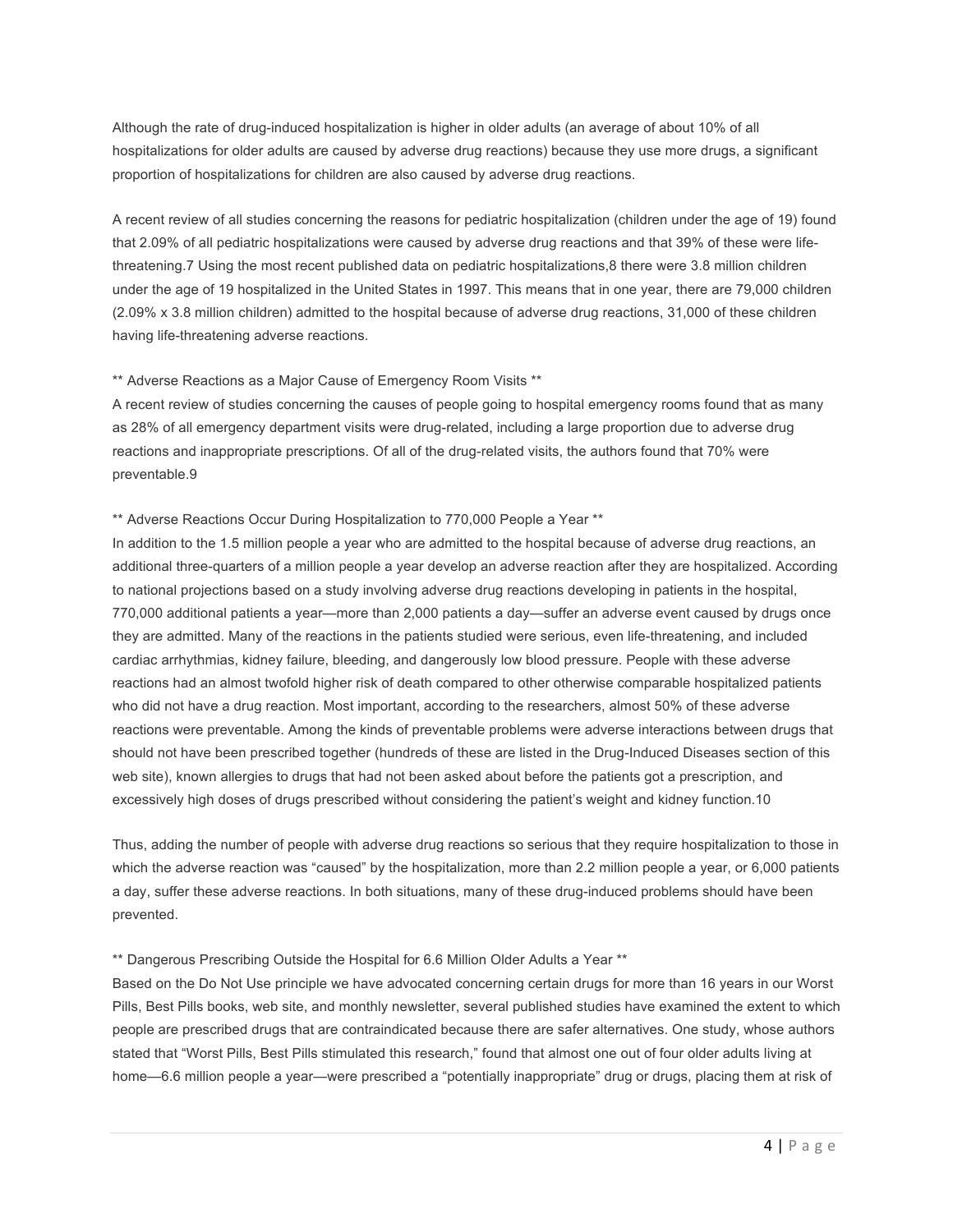such adverse drug effects as mental impairment and sedation, even though the study only examined the use of a relatively short list of needlessly dangerous drugs (fewer than the number listed as Do Not Use drugs on this site).11

Other researchers looked not only at people for whom a contraindicated drug was prescribed, but also at prescriptions for older people involving two other categories: questionable combinations of drugs and excessive treatment duration. The authors categorized all of this as "high-risk prescribing" and limited their analysis to just the three classes of drugs most commonly causing drug-related illness: cardiovascular drugs, psychotropic drugs (ones that act on the mind) such as tranquilizers and antidepressants, and anti-inflammatory drugs. They found that 52.6% of all people 65 or older were given one or more prescriptions for a high-risk drug.12 Thus, more than twice as many older adults were the victims of high-risk prescribing when these two additional categories were added.

\*\* Nine Reasons Why Older Adults Are More Likely Than Younger Adults to Have Adverse Drug Reactions \*\*

Many of the studies and much of the information concerning the epidemic of drug-induced disease focuses on people 60 and over. As we have mentioned previously, some of the changes that eventually lead to great numbers of adverse reactions in older adults (in combination with increased drug use) really begin to occur in the mid-thirties. In connection with the idea that drug-induced disease begins to get more common before age 60, it is interesting to note that in a number of studies comparing the way "older" people clear drugs out of the body with the way younger people do, the definition of older is above 50, and younger is below 50.3

Smaller Bodies and Different Body Composition: Older adults generally weigh less and have a smaller amount of water and a larger proportion of fat than younger adults. Body weight increases from age 40 to 60, mainly due to increased fat, then decreases from age 60 to 70, with even sharper declines from 70 on. Therefore, the amount of a drug per pound of body weight or per pound of body water will often be much higher in an older adult than it would be if the same amount of the drug were given to a younger person. In addition, drugs that concentrate in fat tissue may stay in the body longer because there is more fat for them to accumulate in.

Decreased Ability of the Liver to Process Drugs: Because the liver does not work as well in older adults, they are less able than younger people to process certain drugs so that they can be excreted from the body. This has important consequences for a large proportion of the drugs used to treat heart conditions and high blood pressure, as well as many other drugs processed by the liver. The ability of the body to rid itself of drugs such as Valium, Librium, and many others is affected by this decrease in liver function.

Decreased Ability of the Kidneys to Clear Drugs Out of the Body: The ability of the kidneys to clear many drugs out of the body decreases steadily from age 35 to 40 on. By age 65, the filtering ability of the kidneys has already decreased by 30%. Other aspects of kidney function also decline progressively as people age. This has an effect on the safety of a large number of drugs.

Increased Sensitivity to Many Drugs: The problems of decreased body size, altered body composition (more fat, less water), and decreased liver and kidney function cause many drugs to accumulate in older people's bodies at dangerously higher levels and for longer times than in younger people. These age-related problems are further worsened by the fact that even at "normal" blood levels of many drugs, older adults have an increased sensitivity to their effects, often resulting in harm. This is seen most clearly with drugs that act on the central nervous system, such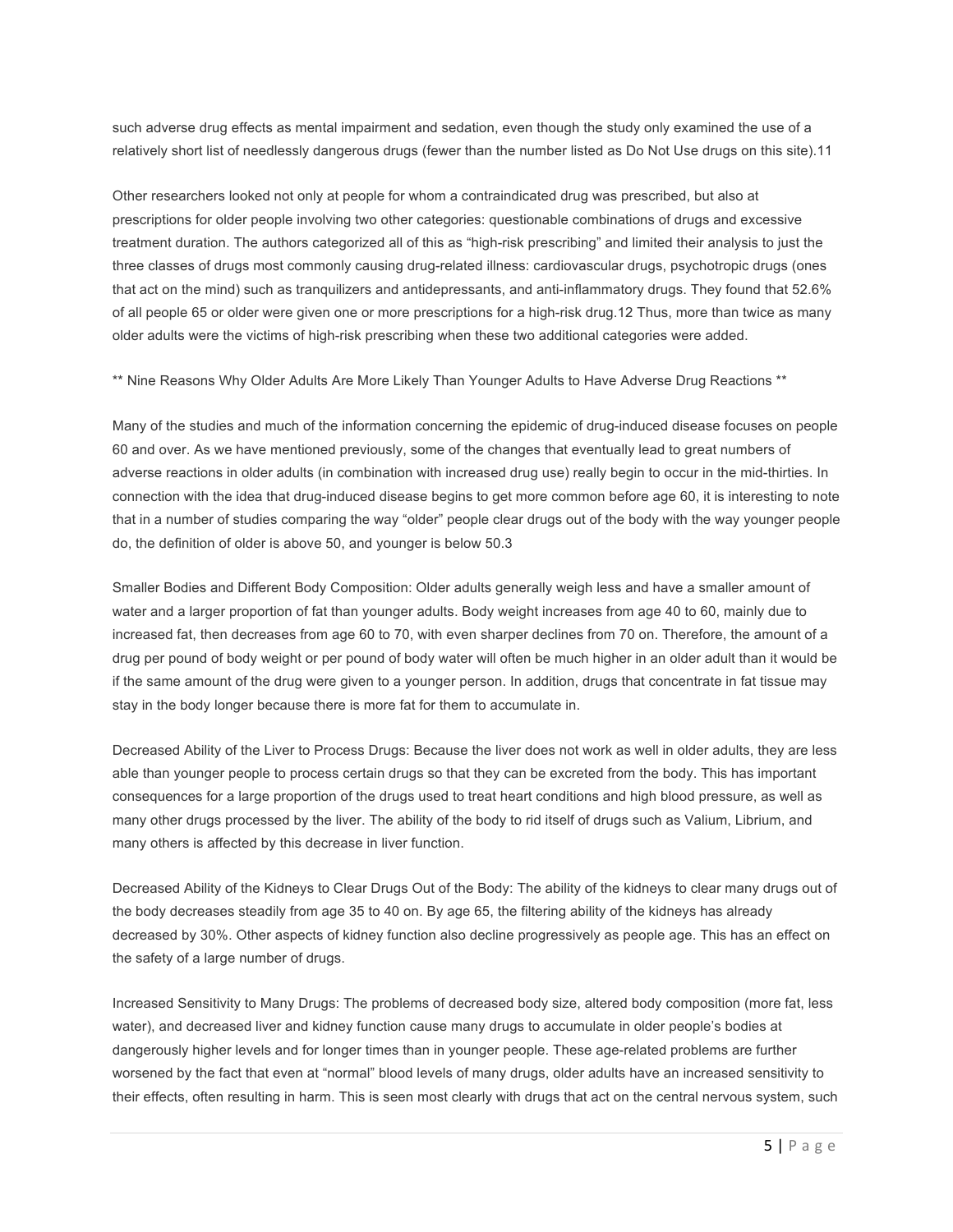as many sleeping pills, alcohol, tranquilizers, strong painkillers such as morphine or pentazocine (TALWIN), and most drugs that have anticholinergic effects (see Anticholinergic in the Glossary). This latter group includes antidepressants, antipsychotic drugs, antihistamines, drugs used to calm the intestinal tract (for treating ulcers or some kinds of colitis) such as Donnatal, atropine, and Librax, antiparkinsonian drugs, and other drugs such as Norpace.

Institutional Corruption: Pharmaceuticals and the Drug Safety Myth November 30, 2013

"Institutional corruption" does not refer to any violation of existing rules or laws. Rather it refers to "a certain kind of influence, within an economy of influence, that has a certain effect"

\* An activity is considered institutional corruption if it weakens the effectiveness of an institution, and/or weakens public trust in that institution. Institutional corruption is rife within the pharmaceutical industry and its regulatory agencies.

\* The consequences of institutional corruption include millions of adverse reactions each year, and at least 128,000 deaths as a direct result of adverse drug reactions within the hospital setting alone.

\* When deaths related to diagnostic errors, errors of omission, and failure to follow guidelines are included, the number skyrockets to an estimated 440,000 preventable hospital deaths each year.

– That makes preventable medical errors the third-leading cause of death in the US, right after heart disease and cancer, and hospital-based lethal adverse drug reactions are the fourth leading cause of death.

I've highlighted the fact that the pharmaceutical industry is responsible for nearly 20 percent of corporate crime in a number of previous articles.

Here, I want to draw your attention to an excellent article1, 2 on the institutional corruption of pharmaceuticals, published in the Journal of Law, Medicine and Ethics. It's well worth reading in its entirety if you have an interest in this topic.

This term, "institutional corruption," does not refer to any violation of existing rules or laws. Rather it refers to "a certain kind of influence, within an economy of influence, that has a certain effect," as explained the Cambridge lecture above. As presented in the video, an activity is considered institutional corruption if it:

Weakens the effectiveness of an institution, and/or Weakens public trust in that institution

The lecture series was sponsored by the Edmond J. Safra Foundation Center for Ethics at Harvard, which also published the featured article on this topic, written by Donald W. Light, Joel Lexchin, and Jonathan J. Darrow. They write:3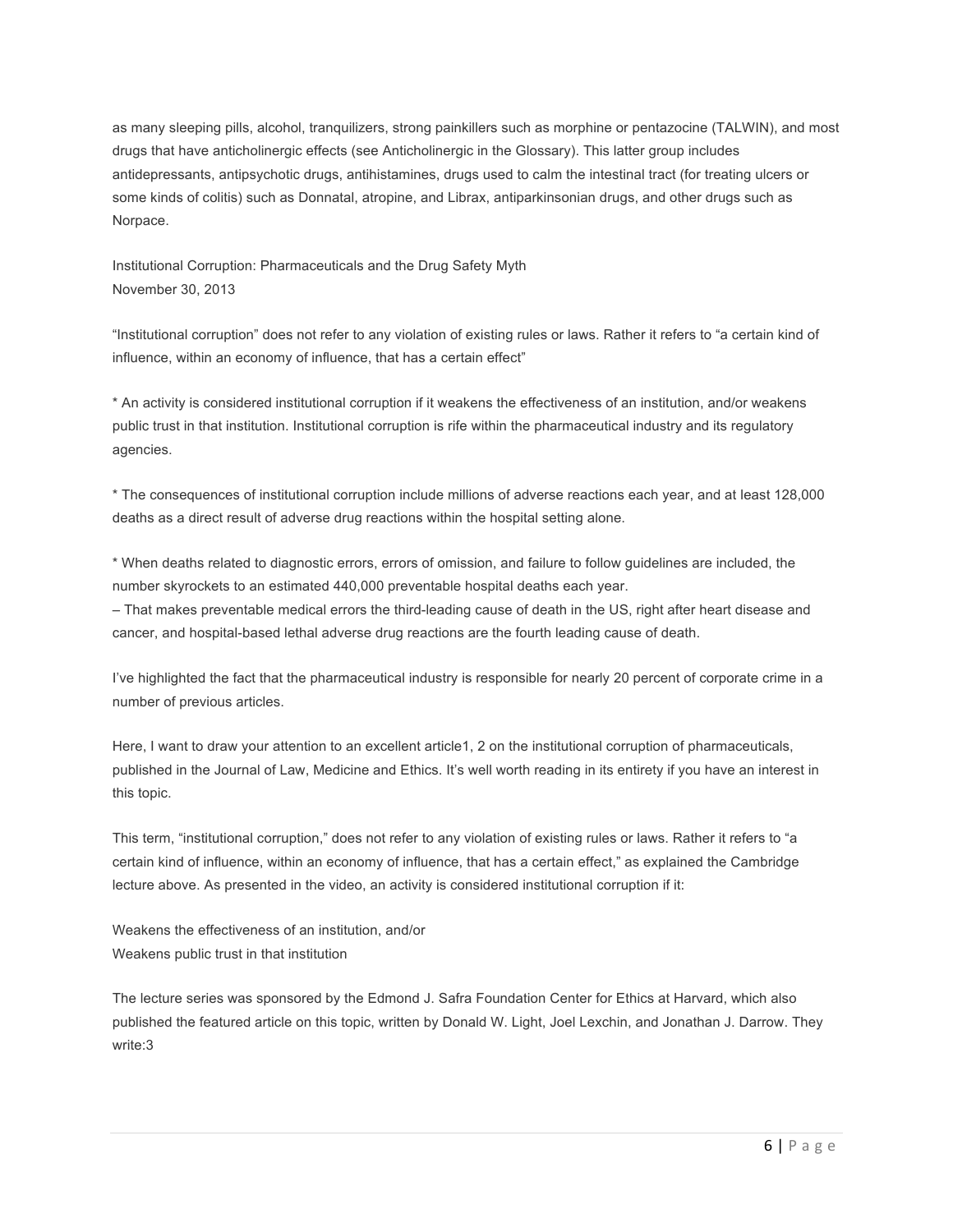"Institutional corruption is a normative concept of growing importance that embodies the systemic dependencies and informal practices that distort an institution's societal mission.

An extensive range of studies and lawsuits already documents strategies by which pharmaceutical companies hide, ignore, or misrepresent evidence about new drugs; distort the medical literature; and misrepresent products to prescribing physicians.

We focus on the consequences for patients: millions of adverse reactions. After defining institutional corruption, we focus on evidence that it lies behind the epidemic of harms and the paucity of benefits…

If "corruption" is defined as an impairment of integrity or moral principle, then institutional corruption is an institution's deviation from a baseline of integrity."

Lack of integrity is indeed different from outright violation of law, which is a punishable crime. Avoidance of "moral principle," while not illegal per se, is still a very serious concern—if nothing else for the very real harm it produces. This is true in most situations, but it's particularly heinous when it is the modus operandi of those who wield the greatest power over your health care.

 $\mathcal{L}_\mathcal{L}$  , and the state of the state of the state of the state of the state of the state of the state of the state of

\*\*\* The Three Levels of Institutional Corruption \*\*\*

\* The authors assert that, within the pharmaceutical industry, institutional corruption occurs at three different levels:

1) Lobbying efforts and political contributions. This way, the pharmaceutical industry has influenced the US Congress to enact legislation that has severely undermined the stated mission and function of the Food and Drug Administration (FDA).

2)Through the application of industry pressure, "Congress has underfunded FDA enforcement capacities since 1906, and turning to industry-paid "user fees" since 1992 has biased funding to limit the FDA's ability to protect the public from serious adverse reactions to drugs that have few offsetting advantages," according to the authors.

3)Commercializing the role of doctors, undermining their position as "independent, trusted advisers to patients."

As stated in the featured article, the health care system is founded on the moral principle that a doctor, first, will do no harm. The principle of not harming the patient is explicit in the Hippocratic Oath,4 one of the oldest binding documents in history. Under that moral edict, the duty of any health care worker is, first and foremost, to treat illness using the best medical knowledge and science available, and to carefully assess the risks of harm.

"The institutional corruption of health care consists of deviations from these principles," the featured article states.

Unfortunately, the system in operation today has strayed quite far from this high moral ground. In fact, it has strayed so far that, today, the medical establishment as a whole is one of the leading causes of death!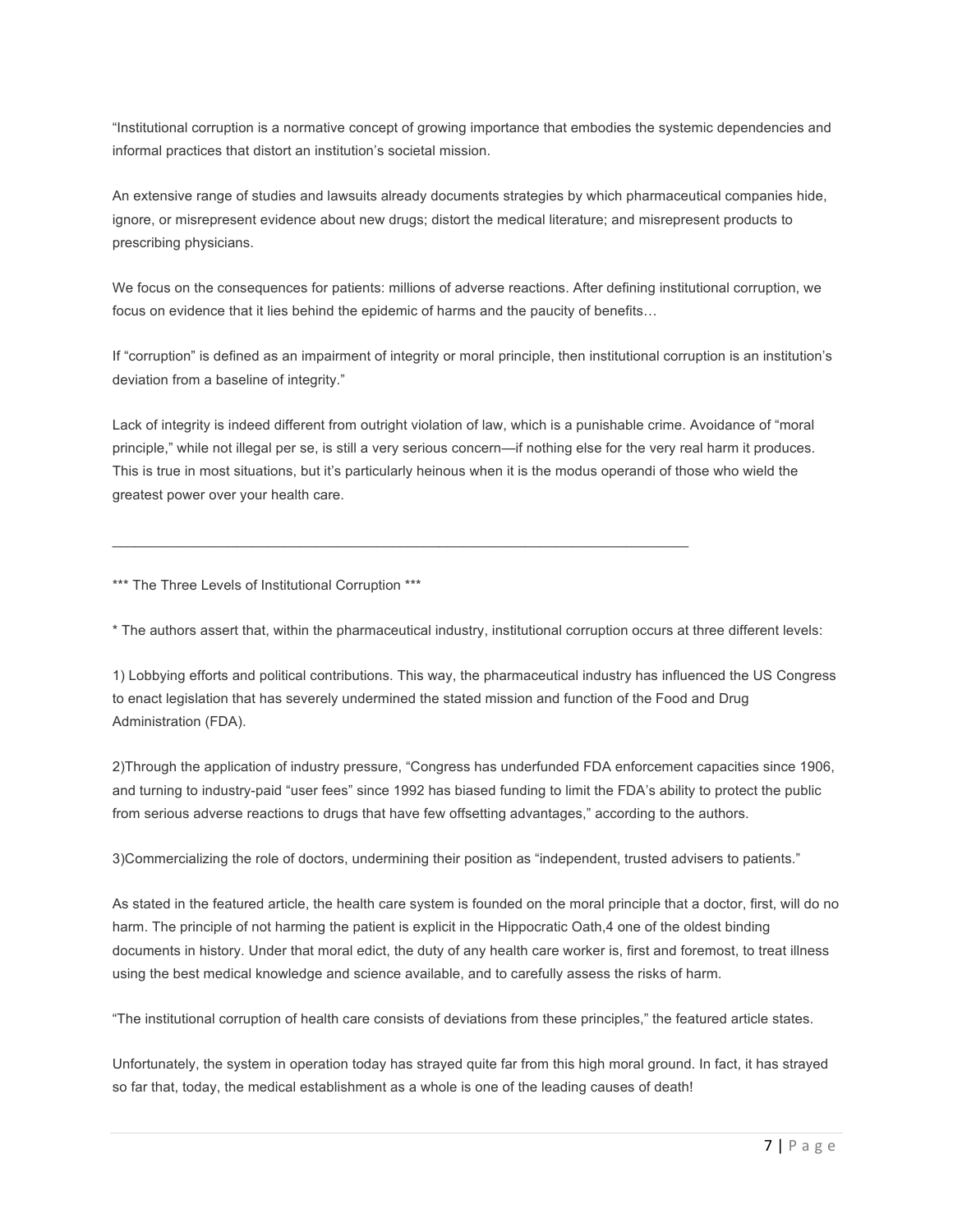According to the most recent research5 into the cost of medical mistakes in terms of lives lost, 210,000 Americans are killed by preventable hospital errors each year. When deaths related to diagnostic errors, errors of omission, and failure to follow guidelines are included, the number skyrockets to an estimated 440,000 preventable hospital deaths each year. That makes medical errors the third-leading cause of death in the US, right after heart disease and cancer.

If we limit it to adverse drug reactions alone, the featured article6 tells us that 2.7 million Americans experience a serious adverse drug reaction while hospitalized each year. Of those, an estimated 128,000 die as a direct result of the adverse reaction. According to those statistics, hospital-based adverse drug reactions alone are the fourth leading cause of death in the US.

Sadly, a majority of healthcare workers observe mistakes made by their peers yet rarely do anything to challenge them. This too falls into the discussion in the featured video. In it, it is argued that if you have the ability to right a wrong, but do not, are you not also responsible for the outcome? In essence, part of the problem of institutional corruption is not simply "bad people doing bad things," but "good people looking the other way."

\*\*\* Do Pharmaceutical Companies Have a Moral Duty to Do No Harm? \*\*\*

 $\mathcal{L}_\mathcal{L} = \{ \mathcal{L}_\mathcal{L} = \{ \mathcal{L}_\mathcal{L} = \{ \mathcal{L}_\mathcal{L} = \{ \mathcal{L}_\mathcal{L} = \{ \mathcal{L}_\mathcal{L} = \{ \mathcal{L}_\mathcal{L} = \{ \mathcal{L}_\mathcal{L} = \{ \mathcal{L}_\mathcal{L} = \{ \mathcal{L}_\mathcal{L} = \{ \mathcal{L}_\mathcal{L} = \{ \mathcal{L}_\mathcal{L} = \{ \mathcal{L}_\mathcal{L} = \{ \mathcal{L}_\mathcal{L} = \{ \mathcal{L}_\mathcal{$ 

According to the featured article:

"The major patent-based research pharmaceutical companies also nominally commit themselves to improving health and relieving suffering… But in fact, these companies are mostly developing drugs that are mostly little better than existing products but have the potential to cause widespread adverse reactions even when appropriately prescribed. This deviation from the principles of health care by institutions allegedly dedicated to health care is institutional corruption.

We present evidence that industry has a hidden business model to maximize profits on scores of drugs with clinically minor additional benefits. Physician commitment to better health is compromised as the industry spends billions to create what Lessig calls a "gift economy" of interdependent reciprocation."

Contrary to popular belief and corporate sob-stories bewailing the high cost of innovation, pharmaceutical companies devote a miniscule 1.3 percent of their revenues to research and development (R&D) of new drugs. Furthermore, pharmaceutical companies' revenues have climbed six times faster than their investment in R&D over the past 15 years. Meanwhile, an average of 25 percent of revenues is spent on advertising and promotion of "new" drugs that are no better than their predecessors. So much for the claim that R&D costs are becoming increasingly "unsustainable."

What's really unsustainable is the industry's blatant disregard for patients' health and well being… Most new drugs offer minor clinical advantages over preexisting drugs at best, and no advantage but greater risks, at worst. For the past 35 years, very few drugs created represent any true advancement in drug therapy. According to the three authors, multiple reviews conducted between the mid-1970's to the mid-1990's have found that only 11 to 15.6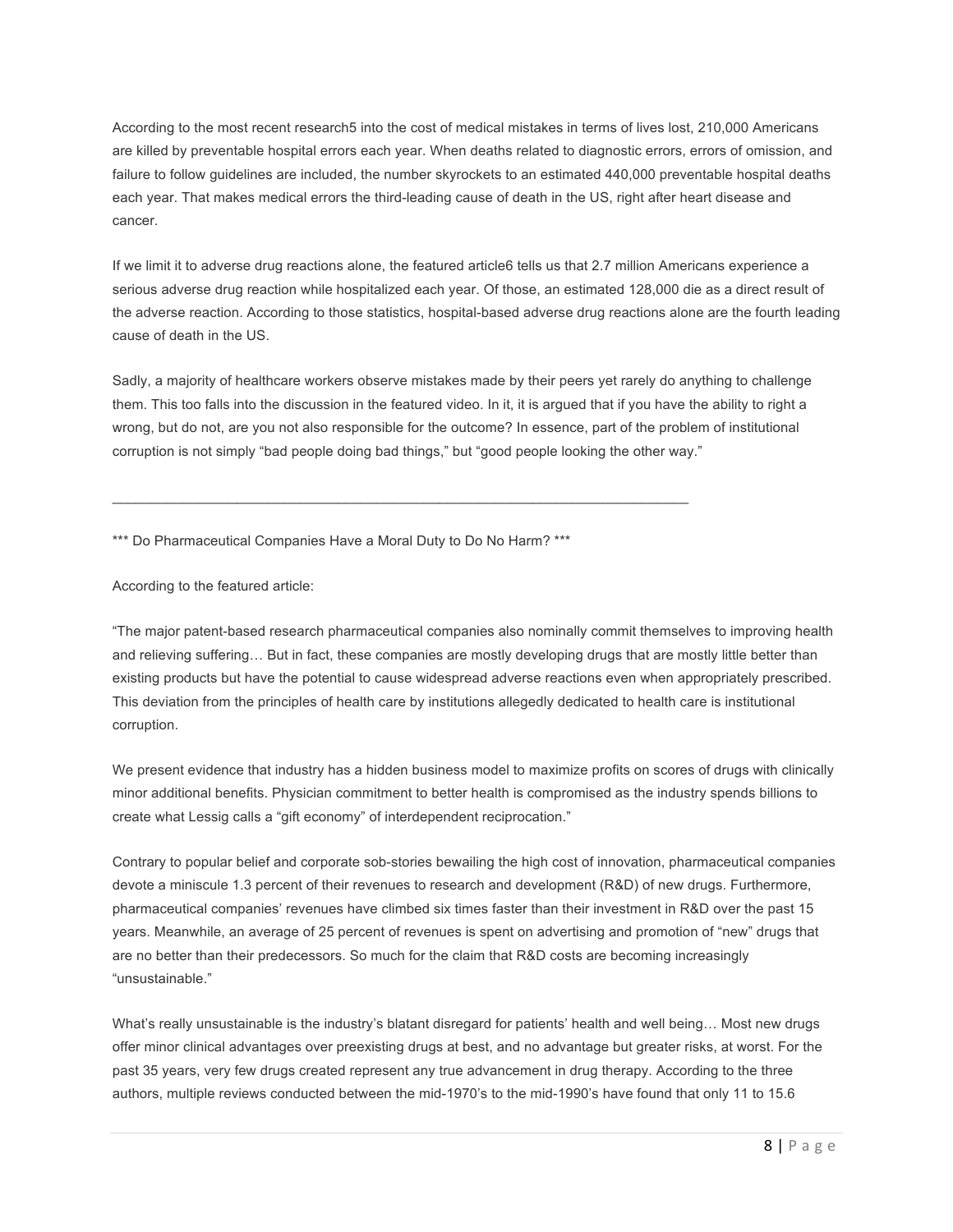percent of new molecular entities (NMEs) created provide any kind of "important therapeutic gain." According to the featured article:

"The independent drug bulletin, La revue Prescrire, analyzes the clinical value of every new drug product or new indication approved in France. From 1981 to 2001, it found that about 12 percent offered therapeutic advantages. But in the following decade, 2002-2011… only 8 percent offered some advantages and nearly twice that many—15.6 percent—were judged to be more harmful than beneficial. A mere 1.6 percent offered substantial advantages." [Emphasis mine]

They note that similar findings have also been made by the Canadian advisory panel to the Patented Medicine Prices Review Board, and by a Dutch general practice drug bulletin. Interestingly enough, the US has not conducted any such review. Remarkably, studies have revealed that one in every five new drugs ended up causing such serious harm that they eventually received a severe warning label or were withdrawn from the market.

"Of priority drugs that were reviewed in slightly more than half the normal time, at least one in three of them caused serious harm," the featured article states… [E]vidence suggests that commercial distortions of the review process and aggressive marketing contribute to both undermining beneficence as health care's raison d'être and to the epidemic of harm to patients."

 $\mathcal{L}_\mathcal{L} = \mathcal{L}_\mathcal{L} = \mathcal{L}_\mathcal{L} = \mathcal{L}_\mathcal{L} = \mathcal{L}_\mathcal{L} = \mathcal{L}_\mathcal{L} = \mathcal{L}_\mathcal{L} = \mathcal{L}_\mathcal{L} = \mathcal{L}_\mathcal{L} = \mathcal{L}_\mathcal{L} = \mathcal{L}_\mathcal{L} = \mathcal{L}_\mathcal{L} = \mathcal{L}_\mathcal{L} = \mathcal{L}_\mathcal{L} = \mathcal{L}_\mathcal{L} = \mathcal{L}_\mathcal{L} = \mathcal{L}_\mathcal{L}$ 

\*\*\* Conflicts of Interest and Institutional Corruption Within the FDA \*\*\*

Just over two decades ago, in 1992, Congress passed the Prescription Drug User Fee Act (PDUFA), and from that moment on, the FDA was set squarely on the path toward doing more harm than good. The act authorizes the FDA to collect "user fees" from drug companies in order to increase the speed by which it can conduct drug reviews. A standard drug application must now be completed within 12 months of submission, compared to as much as 30 months prior to PDUFA. Priority applications must be completed within six months. Since the FDA began collecting user fees from the very industry it was intended to regulate, approved drugs have become increasingly dangerous. According to the featured article:

"Shortened review times led to substantial increases in serious harms. An in-depth analysis found that each 10-month reduction in review time—which could take up to 30 months—resulted in an 18.1-percent increase in serious adverse reactions, a 10.9-percent increase in hospitalizations, and a 7.2-percent increase in deaths." [Emphasis mine]

\*\*\* Can Institutional Integrity Be Restored to Produce Safer Drugs? \*\*\*

 $\mathcal{L}_\mathcal{L} = \mathcal{L}_\mathcal{L} = \mathcal{L}_\mathcal{L} = \mathcal{L}_\mathcal{L} = \mathcal{L}_\mathcal{L} = \mathcal{L}_\mathcal{L} = \mathcal{L}_\mathcal{L} = \mathcal{L}_\mathcal{L} = \mathcal{L}_\mathcal{L} = \mathcal{L}_\mathcal{L} = \mathcal{L}_\mathcal{L} = \mathcal{L}_\mathcal{L} = \mathcal{L}_\mathcal{L} = \mathcal{L}_\mathcal{L} = \mathcal{L}_\mathcal{L} = \mathcal{L}_\mathcal{L} = \mathcal{L}_\mathcal{L}$ 

There are ways to correct this fatally flawed system. Unfortunately, the pharmaceutical industry is at this point so enmeshed with our political structure, the US government may as well be viewed as a hybrid corporate-run entity, presenting a façade of concern toward the public but being none-too-confused about whom they're really serving,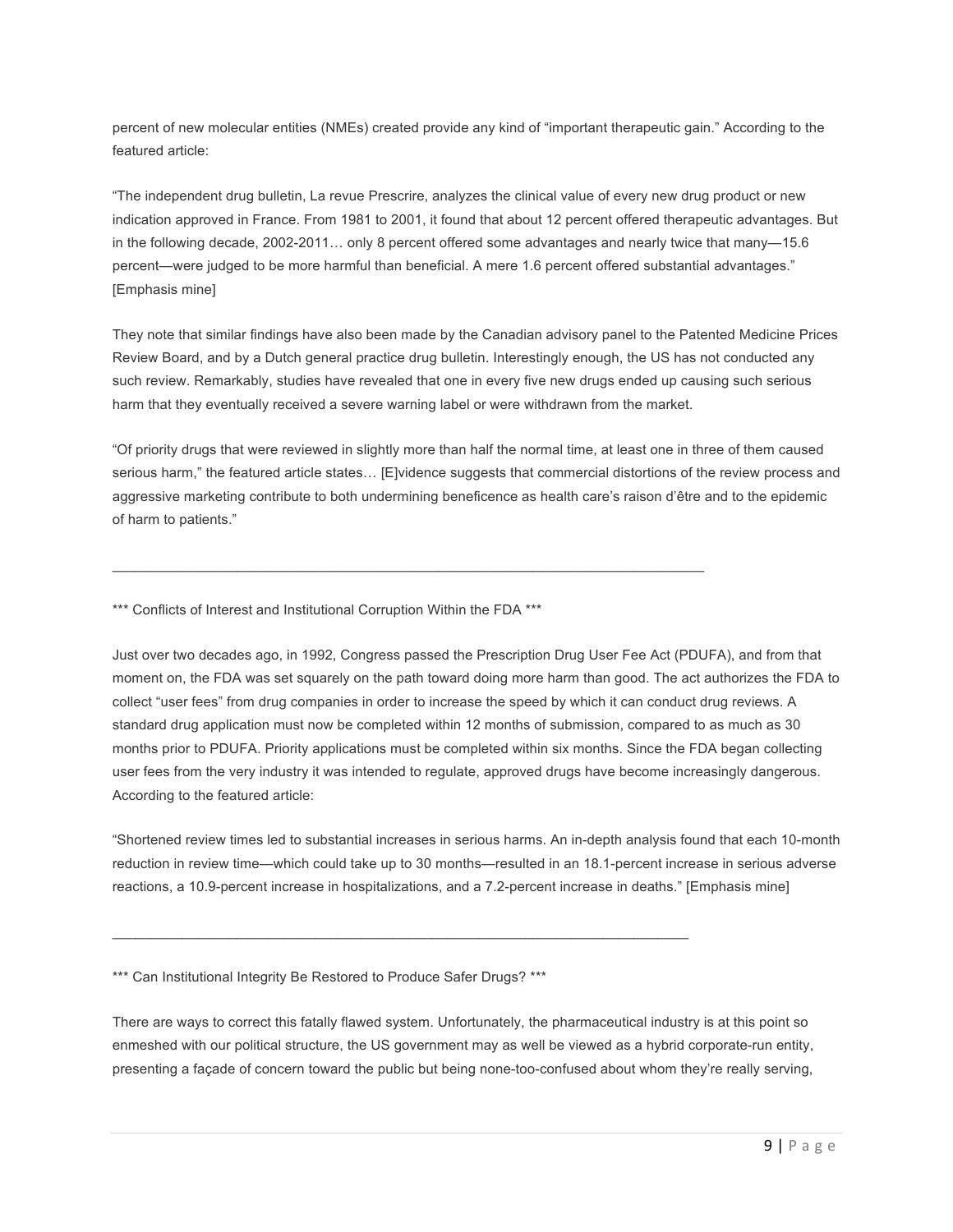namely industry. The featured article presents five strategies that would "reduce conflicts of interest and improve the safety and effectiveness of drugs," should politicians and Americans at large decide that enough is enough:

\* Research companies should have no part in testing the drugs they've developed. What's called for is an independent institute to conduct drug studies.

\* The FDA must restore public trust by taking a renewed leadership role focused on drug safety. Part of this includes simply enforcing its currently existing rules, which are all-too-frequently ignored.

\* User fees must be eliminated. The FDA must be wholly funded by taxpayers-as-consumers, in order to clarify whom it serves and eliminate conflicts of interest with industry.

\* Approval criteria for new drugs should include evidence of superiority over existing drugs and be of relevance to the patient

\* Congress needs to create a National Drug Safety Board "with adequate powers, funds, and mandates to independently investigate and report on drug safety issues," and provide open access to all data. This would go a long way toward reestablishing the public's trust.

 $\mathcal{L}_\mathcal{L} = \mathcal{L}_\mathcal{L} = \mathcal{L}_\mathcal{L} = \mathcal{L}_\mathcal{L} = \mathcal{L}_\mathcal{L} = \mathcal{L}_\mathcal{L} = \mathcal{L}_\mathcal{L} = \mathcal{L}_\mathcal{L} = \mathcal{L}_\mathcal{L} = \mathcal{L}_\mathcal{L} = \mathcal{L}_\mathcal{L} = \mathcal{L}_\mathcal{L} = \mathcal{L}_\mathcal{L} = \mathcal{L}_\mathcal{L} = \mathcal{L}_\mathcal{L} = \mathcal{L}_\mathcal{L} = \mathcal{L}_\mathcal{L}$ 

\*\*\* Proof that "Science-Based" Medicine is Disintegrating \*\*\*

If we continue allowing Big Pharma to live and operate on moral low ground, you really don't need supernatural powers to predict what the future will bring. History is full of examples of how far they will go to make a buck. Criminal corruption has reached pandemic levels within the industry already. In fact, it seems to be more of an unspoken rule than the exception.

Peter Gøtzsche, head of the Nordic Cochrane Centre (which is considered the gold standard in terms of independent research reviews), goes so far as to compare the pharmaceutical industry to an organized crime ring in his book, Deadly Medicines and Organized Crime: How Big Pharma Has Corrupted Healthcare.

"Besides peddling drugs known to be more dangerous than advertised, drug companies are also in large part responsible for the decimation of the very core of medical science, since they fund a great deal of the research. The source of funding has been shown to have a tremendous impact on the results of any study."

According to data from Thomson Reuters,7 the number of retractions of scientific studies have increased more than 15-fold since 2001, and a review8 published just last year showed that nearly 75 percent of all retracted drug studies were attributed to "scientific misconduct," which includes:

- \* Data falsification or fabrication
- \* Questionable veracity
- \* Unethical author conduct
- \* Plagiarism

Corruption of science is incredibly serious, as health care professionals rely on published studies to make treatment recommendations, and large numbers of patients can be harmed when false findings are published. The average lag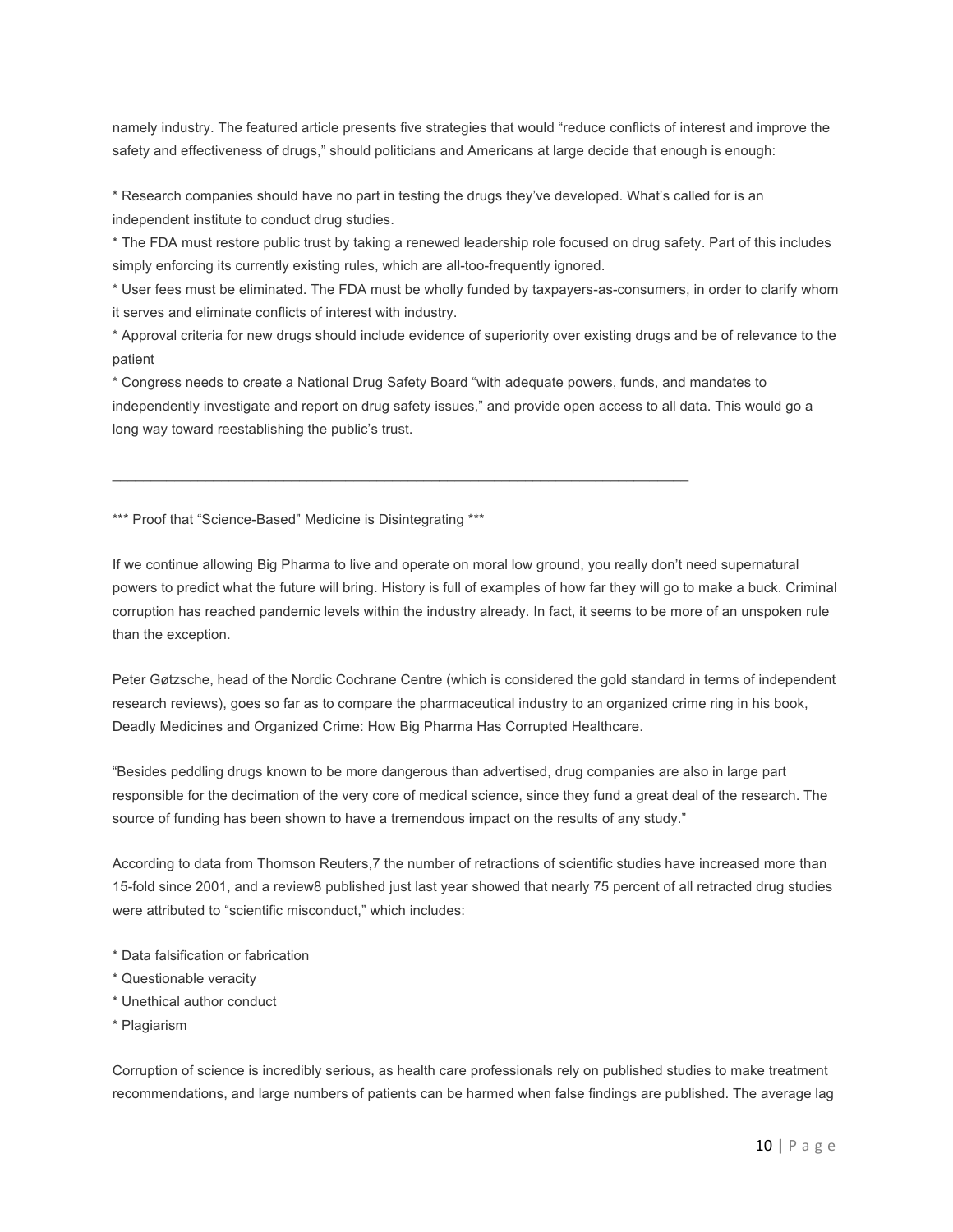time between publication of the study and the issuing of a retraction is 39 months. And that's if the misconduct is ever caught at all. What's worse, about 32 percent of retractions are never published,9 leaving the readers completely in the dark about the fallacies in those studies.

Poster Children for Corrupted Science Corrupt and Criminal Pharmaceutical Companies

One clear example of how deadly corrupted science can be is the painkiller Vioxx. There were many indications that this would be a dangerous drug, despite Merck's claims, and I warned my readers to avoid it before its FDA approval in 1999. In 2008, four years after the drug was withdrawn from the market, an editorial10 published in the Journal of the American Medical Association (JAMA) suggested Merck might have deliberately manipulated dozens of academic documents published in the medical literature, in order to promote Vioxx under false pretenses.

The diabetes drug Avandia is another potent example. Between 1999 and 2007, Avandia is estimated to have caused over 80,000 unnecessary heart attacks,11 although the actual numbers of people harmed or killed by the drug is still largely unknown. Avandia is a poster child for the lethal paradigm of corrupted science as GlaxoSmithKline (GSK), the manufacturer of Avandia, hid damaging information about the drug for over 10 years, as they knew it would adversely affect sales!

Two years ago, GSK agreed to a \$3 billion settlement over the sales and marketing practices of several of its drugs, including Avandia. This was the largest federal drug-company settlement in US history, surpassing the \$2.3 billion paid by Pfizer in 2009 for illegally promoting off-label uses of four of its drugs. Most recently, GSK's crooked ways made international headlines yet again when Chinese authorities arrested four of the company's senior executives on charges of cash and sexual bribery.

The British Medical Journal's blog recently featured an article12 by former BMJ editor and director of the United Health Group's chronic disease initiative, Richard Smith. The piece is also the foreword to the book mentioned earlier, Deadly Medicines and Organized Crime. Smith writes:13

"The drug industry has systematically corrupted science to play up the benefits and play down the harms of their drugs…. the industry has bought doctors, academics, journals, professional and patient organizations, university departments, journalists, regulators, and politicians. These are the methods of the mob.

… Doctors and academics are supposed to have a higher calling. Laws that are requiring companies to declare payments to doctors are showing that very high proportions of doctors are beholden to the drug industry and that many are being paid six figures sums for advising companies or giving talks on their behalf. It's hard to escape the conclusion that these "key opinion leaders" are being bought. They are the "hired guns" of the industry.

And, as with the mob, woe be to anybody who whistleblows or gives evidence against the industry. Peter tells several stories of whistleblowers being hounded, and John Le Carré's novel describing drug company ruthlessness became a bestseller and a successful Hollywood film."

Basic Tenets of Optimal Health: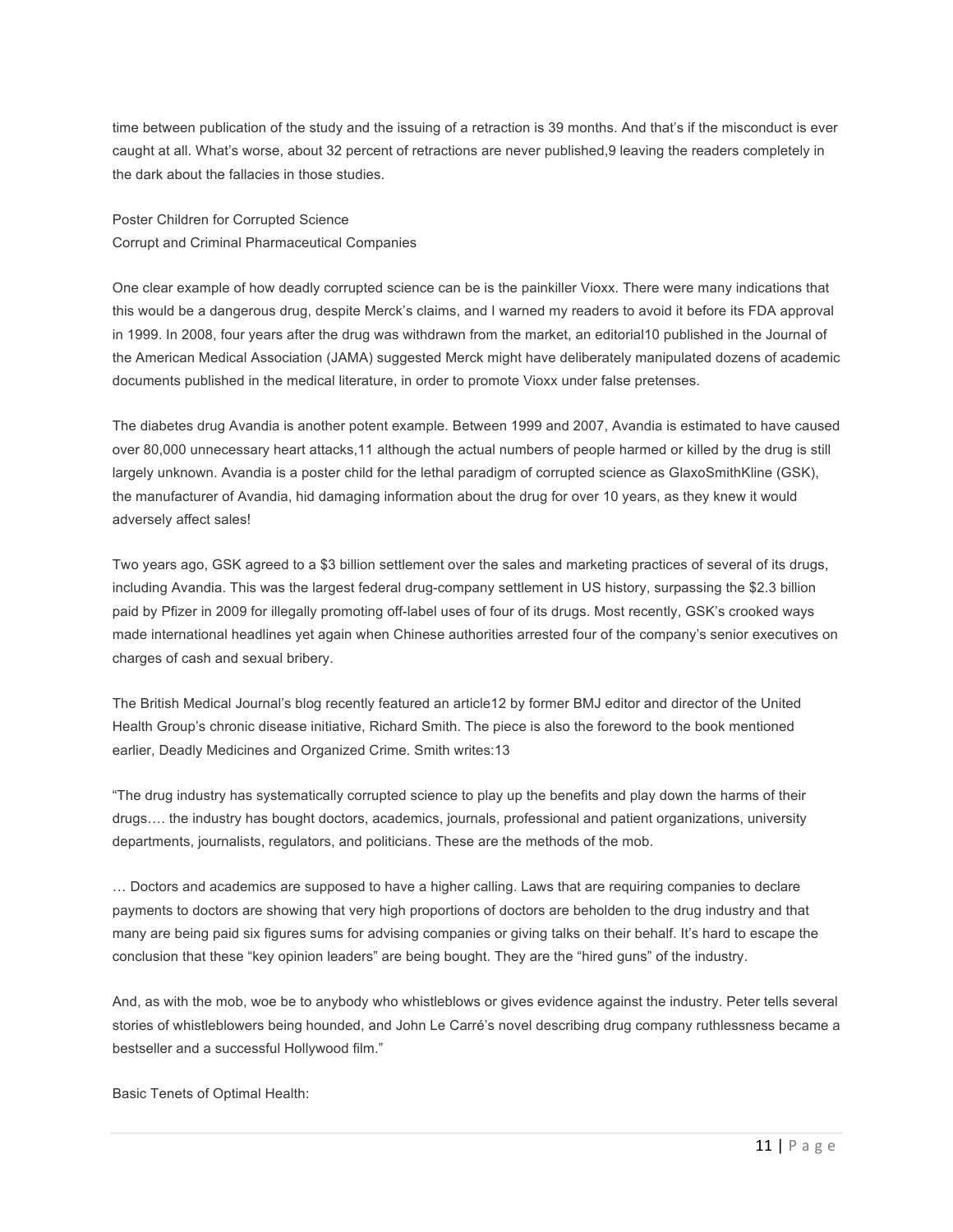Any time your doctor suggests a drug for an ailment, I urge you to do your due diligence before taking it. That said, remember that leading a common-sense, healthy lifestyle is your best bet to achieve a healthy body and mind. And while conventional medical science may flip-flop back and forth in its recommendations, there are certain basic tenets of optimal health that remain unchanged. Following these healthy lifestyle guidelines can go a very long way toward keeping you well and prevent chronic disease of all kinds:

\* Proper Food Choices: For a comprehensive guide on which foods to eat and which to avoid, see my nutrition plan. Generally speaking, you should be looking to focus your diet on whole, ideally organic, unprocessed foods. For the best nutrition and health benefits, you will want to eat a good portion of your food raw.

\* Avoid sugar, and fructose in particular. All forms of sugar have toxic effects when consumed in excess, and drive multiple disease processes in your body, not the least of which is insulin resistance, a major cause of chronic disease and accelerated aging. (Use Natural Honey instead)

\* I believe the two primary keys for successful weight management are severely restricting carbohydrates (sugars, fructose, and grains) in your diet, and increasing healthy fat consumption. This will optimize insulin and leptin levels, which is key for maintaining a healthy weight and optimal health.

\* Regular exercise: Even if you're eating the healthiest diet in the world, you still need to exercise to reach the highest levels of health, and you need to be exercising effectively, which means including high-intensity activities into your rotation. High-intensity interval-type training boosts human growth hormone (HGH) production, which is essential for optimal health, strength and vigor. HGH also helps boost weight loss.

\* So along with core-strengthening exercises, strength training, and stretching, I highly recommend that two to three times a week you do Peak Fitness exercises, which raise your heart rate up to your anaerobic threshold for 20 to 30 seconds, followed by a 90-second recovery period.

\* Stress Reduction: You cannot be optimally healthy if you avoid addressing the emotional component of your health and longevity, as your emotional state plays a role in nearly every physical disease — from heart disease and depression, to arthritis and cancer.

\* Meditation, prayer, social support and exercise are all viable options that can help you maintain emotional and mental equilibrium. I also strongly believe in using simple tools such as the Emotional Freedom Technique (EFT) to address deeper, oftentimes hidden, emotional problems.

\* Drink plenty of clean water so that your urine is light yellow.

((( Non-Fluoridated Alkaline water only )))

\* Maintain a healthy gut: About 80 percent of your immune system resides in your gut, and research is stacking up showing that probiotics—beneficial bacteria—affect your health in a myriad of ways; it can even influence your ability to lose weight. A healthy diet is the ideal way to maintain a healthy gut, and regularly consuming traditionally fermented foods is the easiest, most cost effective way to ensure optimal gut flora.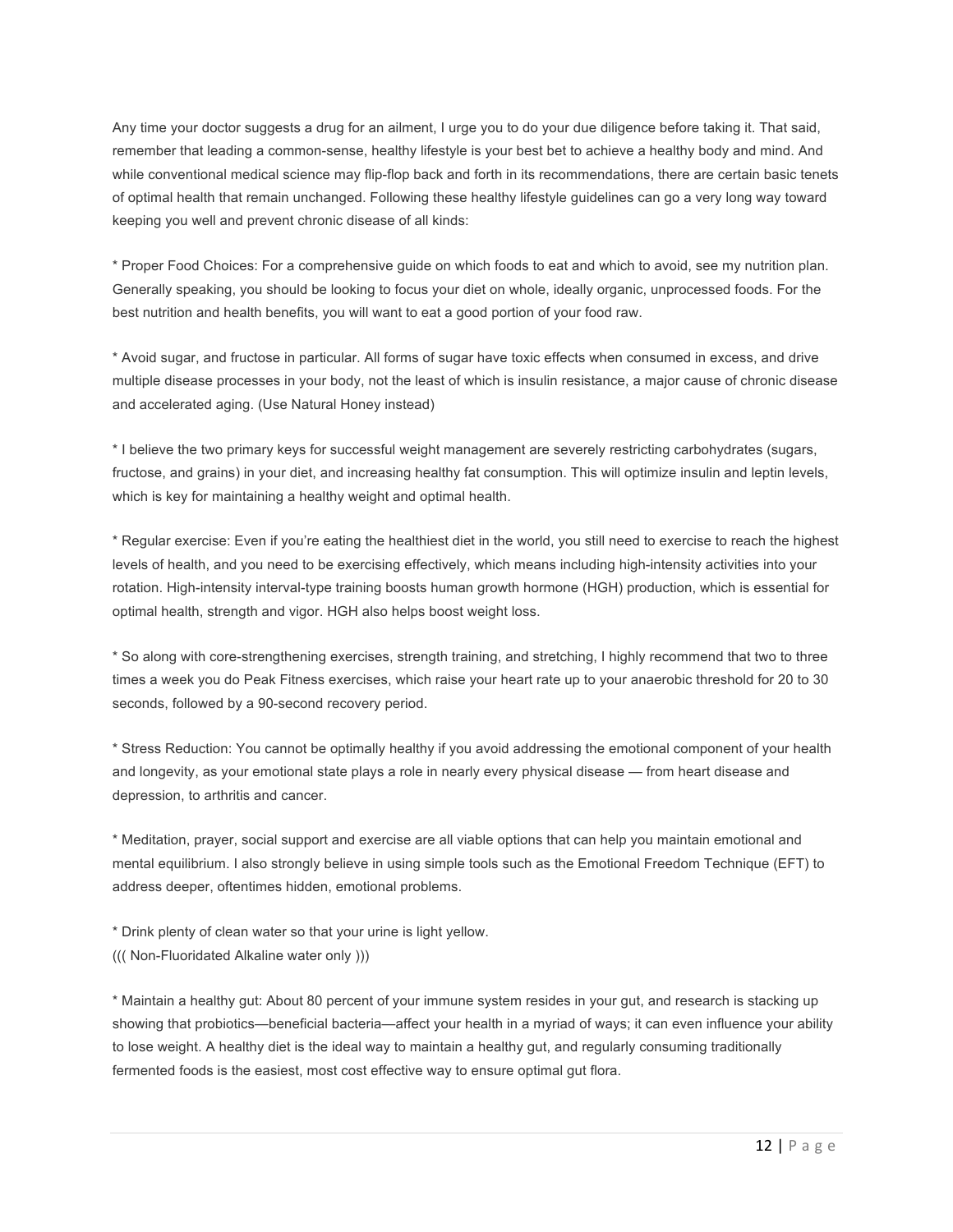\* Optimize your vitamin D levels: Research has shown that increasing your vitamin D levels can reduce your risk of death from ALL causes. For practical guidelines on how to use natural sun exposure to optimize your vitamin D benefits, please see my previous article on how to determine if enough UVB is able to penetrate the atmosphere to allow for vitamin D production in your skin.

((( Vitamin D3: 20,000 IU-25,000 IU (International Units) Daily)))

\* Avoid as many chemicals, toxins, and pollutants as possible: This includes tossing out your toxic household cleaners, soaps, personal hygiene products, air fresheners, bug sprays, lawn pesticides, and insecticides, just to name a few, and replacing them with non-toxic alternatives.

\* Get plenty of high quality sleep: Regularly catching only a few hours of sleep can hinder metabolism and hormone production in a way that is similar to the effects of aging and the early stages of diabetes. Chronic sleep loss may speed the onset or increase the severity of age-related conditions such as type 2 diabetes, high blood pressure, obesity, and memory loss.

SOURCE: http://articles.mercola.com/sites/articles/archive/2013/11/30/pharmaceutical-industry-institutionalcorruption.aspx

#### HIDDEN IN PLAIN VIEW:

#### FDA-APPROVED DRUGS KILL A MILLION AMERICANS PER DECADE!

The discovery of a page, on the FDA's own website, proves the FDA is fully aware that:

the drugs it certifies as safe have been killing Americans, at the rate of 100,000 per year.

The FDA website page is currently available under the heading, "Why Learn About Adverse Drug Reactions," and it can be Googled. (Click here to go directly to the FDA page.)

The implications of this Smoking Gun are hard to grasp in any rational way.

The FDA takes no blame, no responsibility for its actions, and yet it admits the death statistics are accurate.

As an investigative reporter, I have been tracking and writing about pharmaceutically-caused deaths for 10 years. I have, on numerous occasions, cited Dr. Barbara Starfield's report in the July 26th, 2000, Journal of the American Medical Association, in which she presents the figure of 106,000 deaths per year, in America, as a result of these drugs. I have claimed that the federal government and, in particular, the FDA, are aware of these numbers.

And now the page on the FDA's own website confirms the death toll. Yet, nowhere do we see the FDA taking one shred of responsibility for this ongoing holocaust.

Holocaust? Add up the figures. Medical drugs cause 100,000 deaths in America every year: that means a million Americans are killed every decade.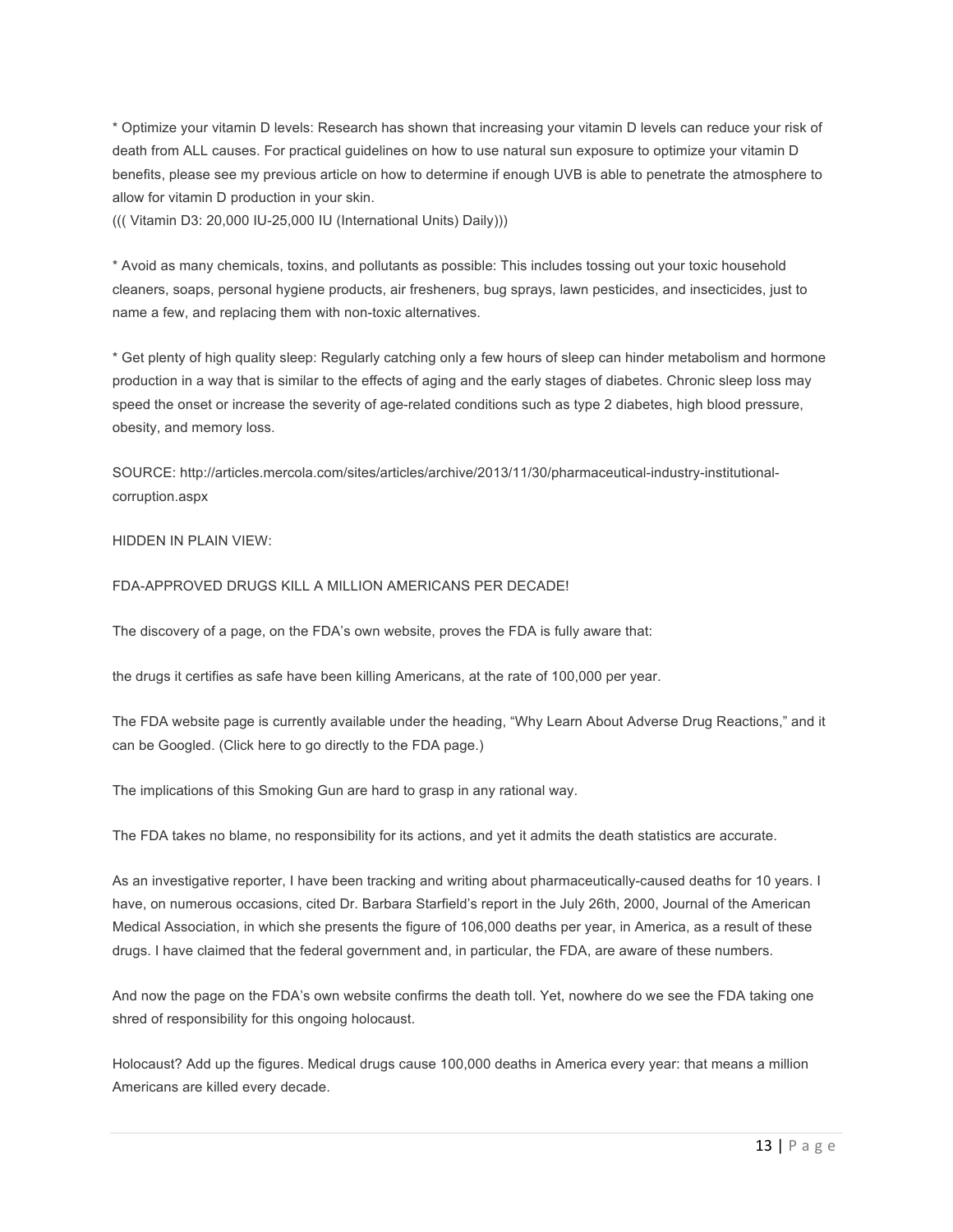Understand this very clearly. No medical drug in America can be released for public use until and unless the FDA states it is safe. The FDA is the agency responsible for every such decision on every drug. The buck stops there.

Yes, the FDA has a "special relationship" with the pharmaceutical industry. Yes, the FDA utilizes doctors on their drug-approval panels that have ties to the pharmaceutical industry. But, in the end, it is the FDA official seal that opens the gate and permits a drug to be prescribed by doctors and sold in the US.

In all my research on this medical-drug holocaust, I have never found a case in which any FDA employee was censured, fired, or criminally prosecuted for the killing effects of these drugs.

That is a track record Organized Crime would be proud of, and the comparison is not frivolous.

On this FDA website page that has just come to light, the FDA also readily admits that deaths from medical drugs are the fourth leading cause of death in America, ahead of pulmonary disease, diabetes, AIDS, pneumonia, accidents, and automobile fatalities.

The FDA website page also states there are 2 million serious adverse reactions (ADRs) from the ingestion of medical drugs, annually, in the US. When the FDA says "serious," they aren't talking about headaches or slight dizziness or temporary nausea. "Serious" means stroke, heart attack, neurological damage; destruction of that magnitude. Therefore, per decade, that adds up to 20 million ADRs. 20 million.

Examining these figures for death and debilitation, can you find any comparable crime in the American landscape? And yet the major media have been silent. This is the kind of story that could make Watergate look like a Sundayschool picnic. If a paper like the New York Times let loose their hounds in a relentless exploration of the horror, I can assure you that, in time, doctors and medical bureaucrats and even drug-company employees would come out of the woodwork with confessions, and the resultant explosions and outcries would shake the medical/pharmaceutical foundations of America and the planet.

But these major media outlets are an intrinsic part of the Matrix that protects and sustains the crimes and the criminals. It isn't just drug-advertising profits that keep the leading newspapers and television networks silent. It's collusion to protect "a revered institution"—the medical system.

Also at stake is Obamacare. The connection is vivid and unmistakable. If the new national health insurance plan goes into effect, millions more Americans, previously uninsured, will be drawn into the system and subjected to the very drugs are killing and maiming people at such a horrific rate.

Where has the US Department of Justice been all these years? Is there any way, under the sun, that a million deaths per decade can be excused? Is there any way the FDA and the drug companies can float safely in the upper atmosphere of privilege, while the concept of justice has any meaning? Where are criminal prosecutions?

The revelations of ongoing knowledge to be found at the FDA website page stagger the mind. Here is yet another implication: what about all the studies on drugs that are published in prestigious medical journals, month after month?